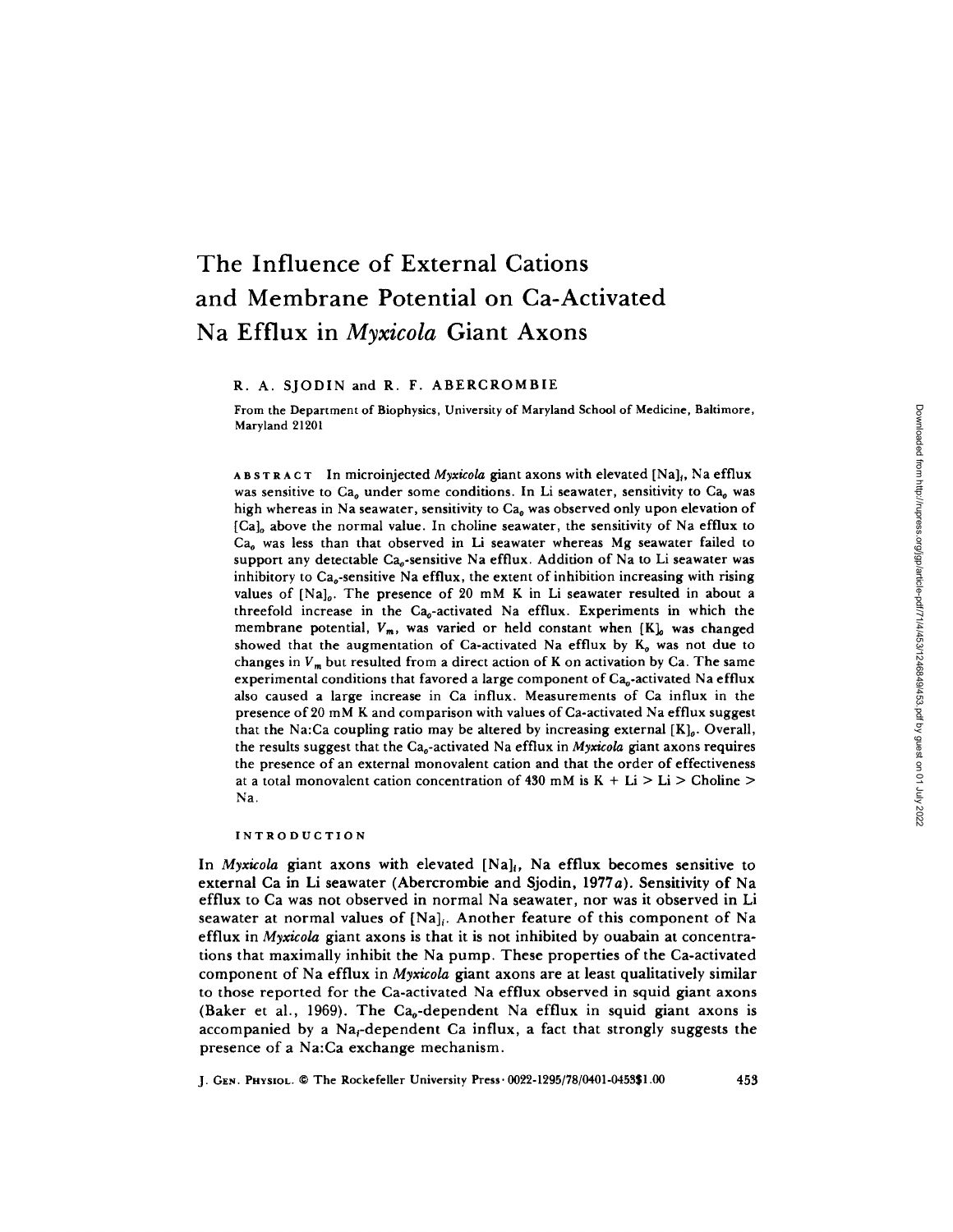The purpose of the present work is to study some of the properties of Caactivated Na efflux in *Myxicola* giant axons in greater detail and to investigate Ca influx under similar conditions to see if a Na:Ca exchange process is also present in this preparation. The main area of the investigation is the sensitivity of Ca-activated Na efflux to the external cations Na, Li, Mg, La, K, and choline. As any action of external K could be due to either a specific effect of K on membrane sites involved in Na:Ca exchange or to a secondary effect via membrane depolarization, it was also necessary to investigate the possible influence of  $V_m$  on the Ca-activated component of Na efflux. A preliminary report of this investigation has been made (Abercrombie and Sjodin, 1977b).

#### MATERIALS AND METHODS

*Myxicola* were obtained from Marine Research Associates, New Brunswick, Canada. Handling of animals, dissection of giant axons, microinjection of  $22\text{Na}$  for Na efflux determination, and counting of radioactivity in axoplasm and efflux samples were as previously described (Abercrombie and Sjodin, 1977a). Unless otherwise indicated, axons were microinjected with nonradioactive Na to achieve a final  $[Na]_i \approx 100 \text{ mM/kg}$ for the reason described previously and in the present text. Also, unless otherwise stated, experiments were performed in the presence of  $10^{-4}$  M ouabain for reasons previously discussed and also to avoid activation of the Na:K pump by K in the experiments performed at elevated  $[K]_0$ . Efflux samples of <sup>22</sup>Na were taken at 3-min intervals. Sample radioactive counts were back-added to the final radioactive counts remaining in the axoplasm at the end of the experiment. The fraction of radioactivity remaining in the axoplasm during the experiment was plotted semilogarithmically against time to obtain rate constants for <sup>22</sup>Na efflux. The rate constants remained stable in a solution of constant composition except in cases in which the Ca<sub>n</sub>-activated Na efflux was occurring at a very high rate as in  $(K + Li)$  seawater. In such cases a rate constant that declined at a moderate rate with time in a given solution was often observed (Fig. 6). The reason for the decline is not known. It is not due to axon deterioration, however, inasmuch as the decline was not observed in cases where the  $Ca<sub>a</sub>$ -activated Na efflux was occurring at a lower rate nor was it observed in the K-activated, ouabain-sensitive Na pump fraction of Na efflux.When a declining rate constant occurred, solution changes were always of the type A-B-A where the letters refer to solution composition. In such cases, the rate constant for a given time interval was taken as the average over the interval. The difference in rate constant between solutions A and B was then obtained using the average of the two rate constants in A for the initial and final time intervals.

## *Ca Influx Measurement*

Axons were soaked for 30 min in seawaters of varying composition which also contained 45Ca of known specific activity. At the termination of influx, axoplasm samples were taken and prepared for radioactive counting as previously described. As before, radioactivity was determined using a Beckman low level beta counter (Beckman Instruments, Inc., Fullerton, Calif.). Influx was calculated from a knowledge of radioactivity, the specific activity of Ca in the loading solution, the weight of axoplasm and the radius of the fiber.

#### *Solutions*

The experimental seawater formulations used are summarized in Table I. Solutions with higher K concentrations or different concentrations of Ca were made by replacing an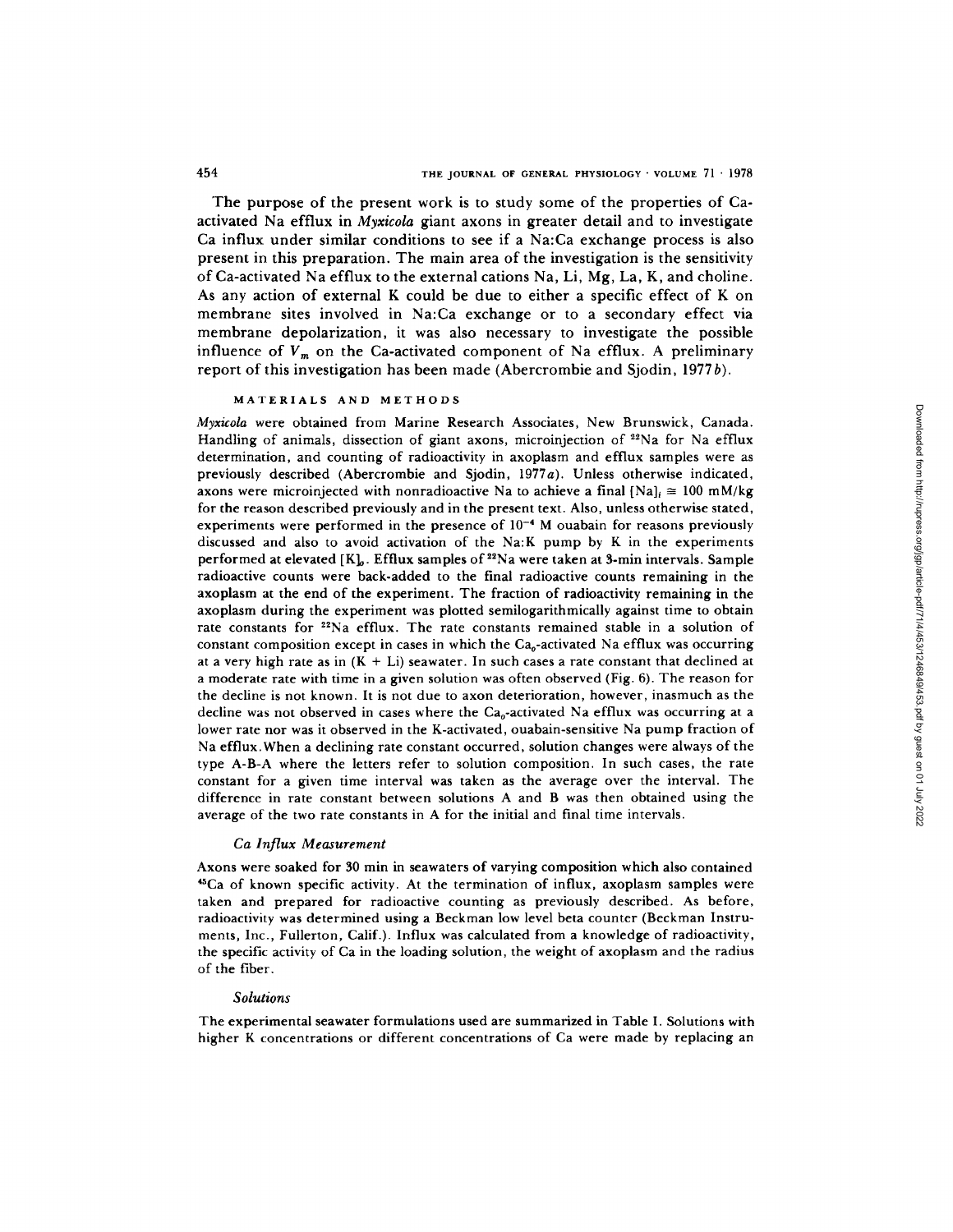osmotic equivalent of the major cation. Na-free and full Na solutions were mixed to obtain the desired Na concentration. The pH was adjusted to 7.5 and osmolarity monitored at 950 mosM as previously described. Experiments were performed at 11°C.

## *Membrane Potential Control*

In some experiments it was necessary to prevent change in resting potential  $(V_m)$  when  $[K]_0$  was altered and also to alter  $V_m$  with  $[K]_0$  held constant. This was accomplished by means of a platinum electrode attached to the microinjection capillary and a DC current source. The experimental arrangement is diagrammed in Fig. 1. The Pt-blacked Pt electrode was positioned after microinjection of  $^{22}$ Na so as to include all of the injected region made visible with low concentration of a dye. The 50 V DC voltage source was used to pass current through a  $10^6 \Omega$  resistor providing a constant current controllable by a potentiometer which was adjusted manually. At constant  $[K]_b$ ,  $V_m$  could be altered to the desired new value in about 10 s. Current was monitored with a microammeter (not

TABLE I ARTIFICIAL SEAWATER SOLUTIONS

| Solution                  | CaCl. | MgCl, | MgSO, | NaCl | LiCl | ChoCl | Mannitol | Tris-<br><b>HEPES</b> | <b>EDTA</b> |
|---------------------------|-------|-------|-------|------|------|-------|----------|-----------------------|-------------|
|                           |       |       |       |      |      |       |          |                       |             |
|                           |       |       |       |      | mM   |       |          |                       |             |
| $K-free (Na)$             | 10    | 25    | 25    | 430  |      |       |          | 5                     | 0.5         |
| K-free (Li)               | 10    | 25    | 25    |      | 430  |       |          | 5                     | 0.5         |
| K-free (Cho)              | 10    | 25    | 25    |      |      | 430   |          | 5                     | 0.5         |
| K-free (Mg-man-<br>nitol) | 10    | 164   | 25    |      |      |       | 450      | 5                     | 0.5         |

shown). When  $[K]_0$  was altered and it was desired to maintain  $V_m$  constant, the potentiometer was adjusted to maintain a constant  $V_m$  during the  $\cong$  1-min period required to change solutions and reach stable conditions. The value of  $V_m$  was read with an oscilloscope using a high impedance preamplifier to record from an intracellular electrode.

#### RESULTS

## *The Effects of Na<sub>o</sub>, Li<sub>o</sub>, and Ca<sub>o</sub> on Na Efflux in the Presence of Ouabain*

The effect of variations in  ${[Cal_n]_{\text{o}}}$  on the Ca<sub>o</sub>-sensitive Na efflux was determined in both Li seawater and Na seawater. All experiments were performed with elevated [Na]<sub>i</sub> and in the presence of  $10^{-4}$  M ouabain to enhance resolution of flux changes. Measurements were made in Ca-free solutions and in solutions containing different values of  $[Ca]_o$ . The Ca-sensitive Na efflux is defined as the difference between efflux measured in the presence of a given value of  $[Ca]_o$ and that measured in a Ca-free medium. The results are plotted in Fig. 2 as rate constants for <sup>22</sup>Na efflux vs.  $[Ca]_0$ . Actual Na efflux in pmol/cm<sup>2</sup>·s is proportional to the rate constant via a factor that involves the value of  $[Na]_i$  and the diameter for any given axon. As an approximate calibration, a rate constant of  $1 \times 10^{-3}$  min<sup>-1</sup> is equivalent to an efflux of about 30 pmol/cm<sup>2</sup> · s for the values of  $[Na]_i$  holding in these experiments (see Table III). Lowering  $[Na]_i$  reduced sensitivity of Na efflux to Ca<sub>o</sub>, and at normal [Na], no Ca<sub>o</sub>-sensitive Na efflux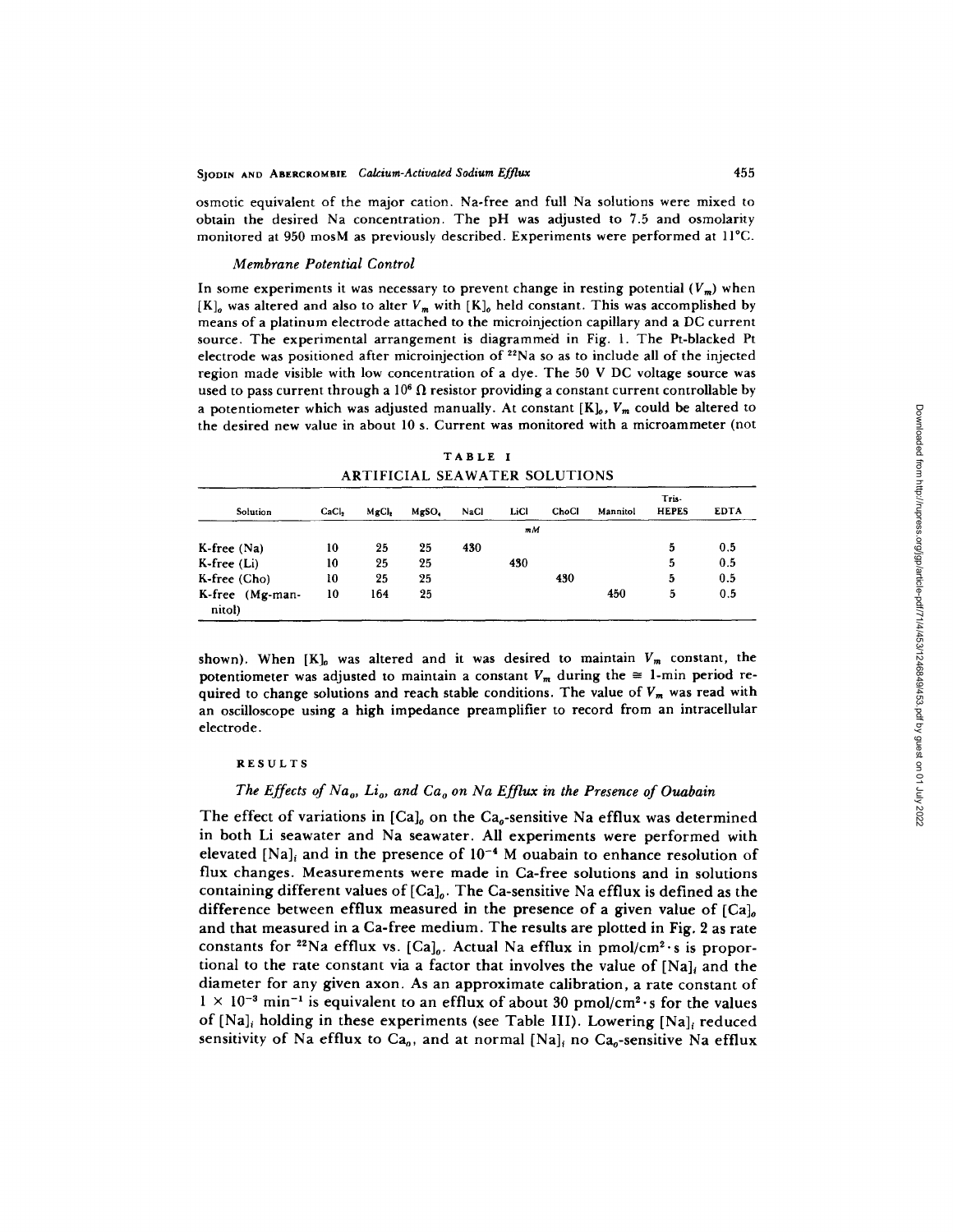

FIGURE 1. Diagram of experimental arrangement for altering and controlling *Vm. (a) Myxicola* **axon membrane, (b) internal current passing electrode, (c) external ground electrode, (d) internal potential measuring capillary, (e) calomel electrodes, (f) differential preamplifier, (g) recorder or oscilloscope, (h) outflow, (i) inflow.** 



**FIGURE 2. The effect on Na efflux of replacing Na seawater with Li seawater at**  different values of [Ca]<sub>0</sub>. All solutions were K-free and contained 10<sup>-4</sup> M ouabain. The vertical bars represent  $\pm 1$  SE for four or more measurements.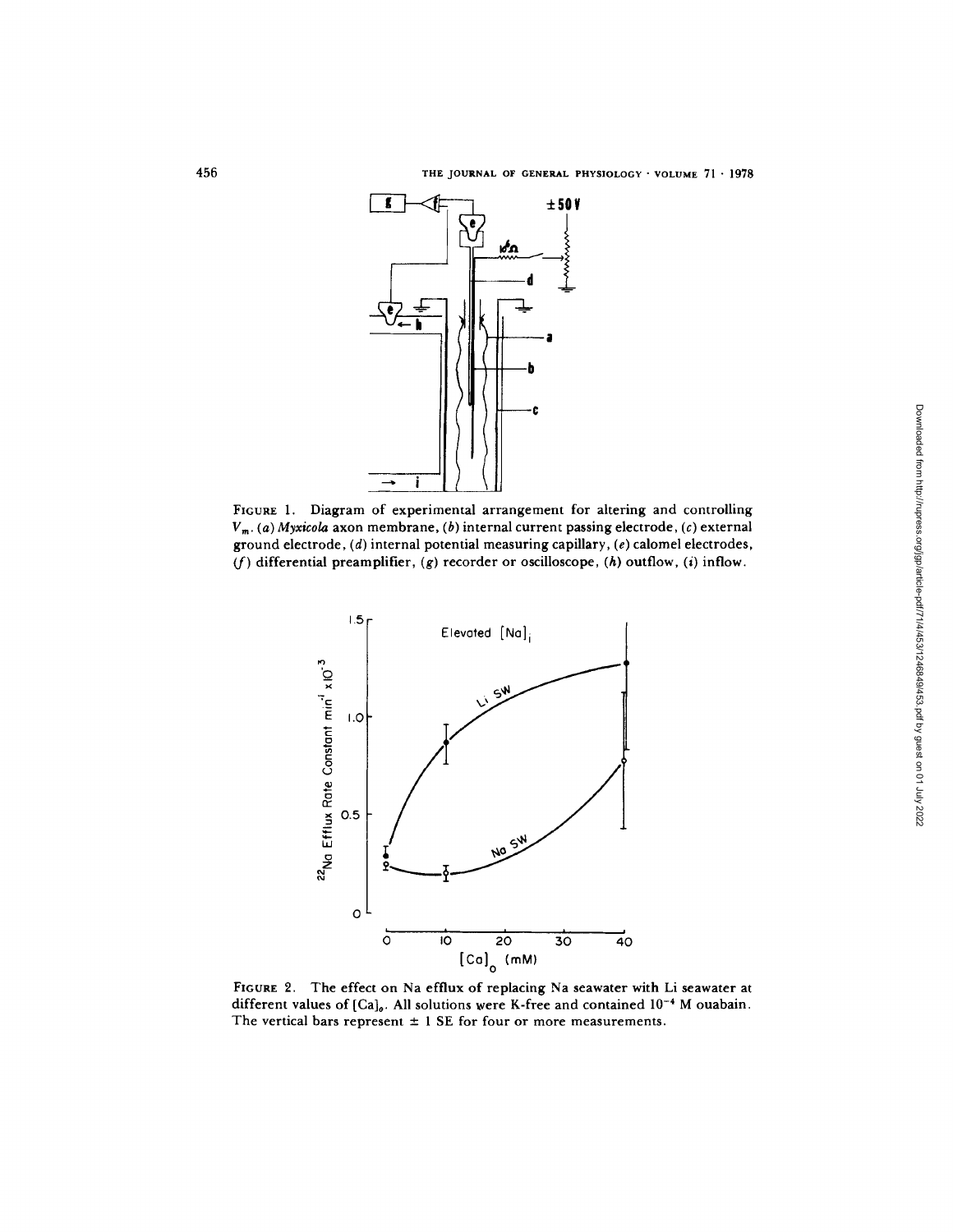was observed even in Li seawater. The results show that increasing  $[Ca]_o$  causes an increasing activation of a component of Na efflux that is considerably higher in Li seawater than in Na seawater. At the normal value of  $[Ca]_o = 10$  mM, no  $Ca<sub>a</sub>$ -sensitive Na efflux was observed in Na seawater in confirmation of our previous work (Abercrombie and Sjodin, 1977a). The curve in Li seawater seems to approximate simple Michaelis kinetics with a  $K_m$  for Ca of  $\cong 8$  mM. The curves would have a partial explanation if the binding of an external Li ion at a membrane site increased the affinity of an external activation site for Ca ions above the value existing in Na seawater.

## *The Influence of Other Cations*

In the next series of experiments,  $[Ca]_o$  was varied when Na<sub>o</sub> was replaced with substitutes other than Li. The results are illustrated in Fig. 3. In choline



FIGURE 3. The influence of substituting choline or Mg for Na in seawater on Na efflux in the absence and in the presence of different concentrations of Ca. All solutions were K-free and contained  $10^{-4}$  M ouabain. The vertical bars represent  $\pm$  1 SE for four or more measurements.

seawater, an activation due to  $Ca<sub>o</sub>$  was clearly apparent, whereas in Mg seawater no activation of Na efflux by  $Ca_0$  was observed at any value of  $[Ca]_0$  employed. In Fig. 3, the curve obtained in Li seawater is included as a reference. Above  $[Ca]_o = 10$  mM, activation by  $Ca<sub>a</sub>$  in choline seawater is intermediate between activation in Na and Li seawater until  $[Ca] = 40$  mM, when activations in choline and in Na seawater are about the same. The results indicate that no activation of Na efflux by  $Ca<sub>o</sub>$  occurs when only divalent cations are present in the external medium. This could signify that monovalent cations are required externally for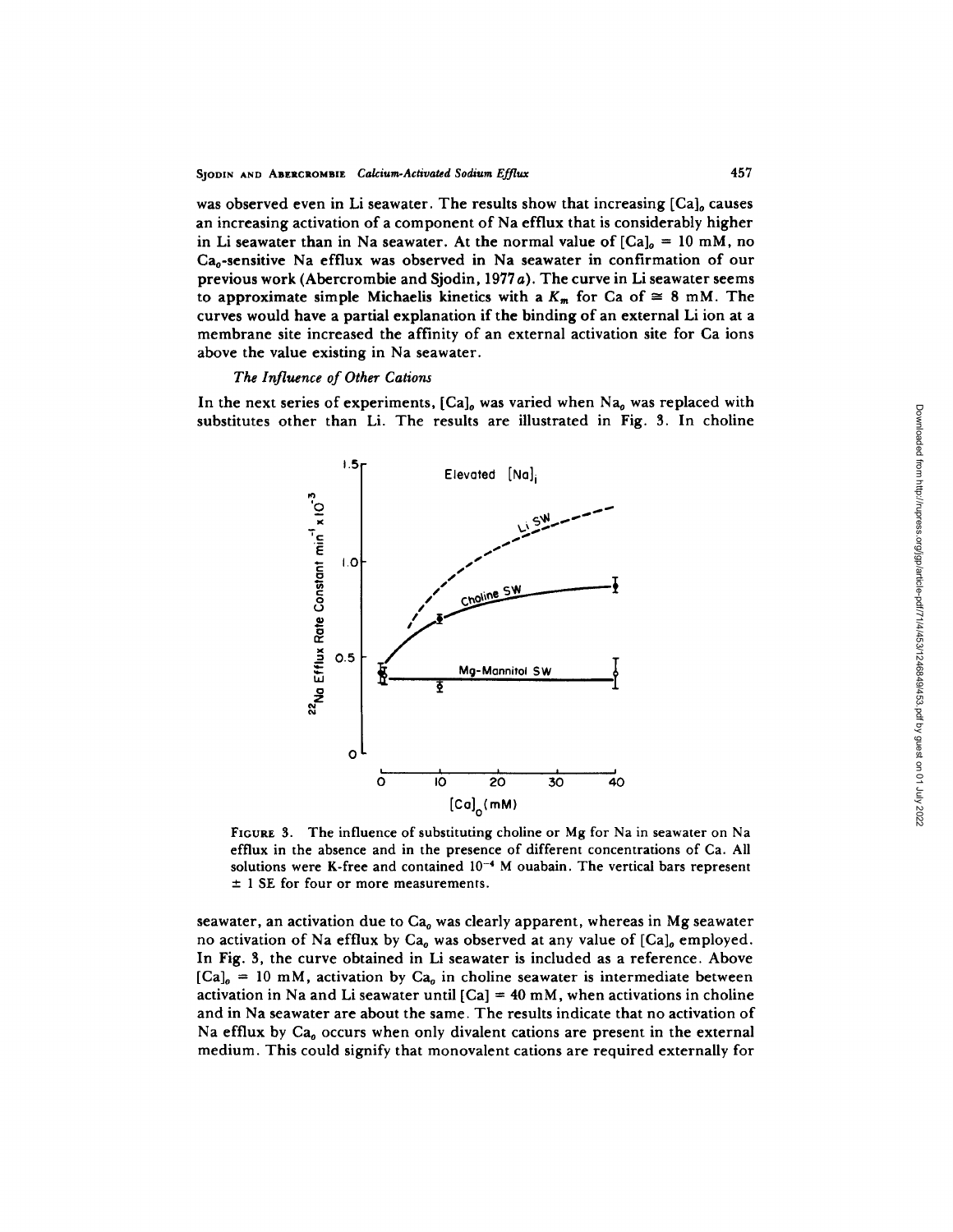activation by  $Ca<sub>o</sub>$  to occur, or alternatively, that high concentrations of Mg inhibit the activation due to  $Ca<sub>o</sub>$ .

# *The Stimulating Effect of K o*

The influence of external K ions on Ca-activated Na efflux was investigated. Raising  $[K]_0$  to a value of 20 mM resulted in about a threefold increase in the Ca-activated component of Na efflux over the value observed in K-free, Li seawater. Raising  $[Na]_o$  by substitution for Li resulted in a diminution of Caactivated Na efflux both in K-free seawater and in seawater with  $[K]_o = 20$  mM. The results are summarized in Fig. 4 where the Ca-activated component of Na efflux is plotted against  $[Na]_o$  in the Na - Li seawater mixtures. The influence of external K is most pronounced when  $[Na]_o = 100$  mM. When  $[Na]_o = 200$ 



FIGURE 4. The Ca-activated component of Na efflux is plotted against  $[Na]_o$  in Na-Li seawater mixtures for K-free media and for media in which  $[K]_0 = 20$  mM. The ordinate axis refers to the difference in rate constant for <sup>22</sup>Na efflux between that observed in the presence of 10 mM  $Ca<sub>o</sub>$  and that observed in Ca-free media. All solutions contained  $10^{-4}$  M ouabain. The vertical bars represent  $\pm 1$  SE for four or more measurements.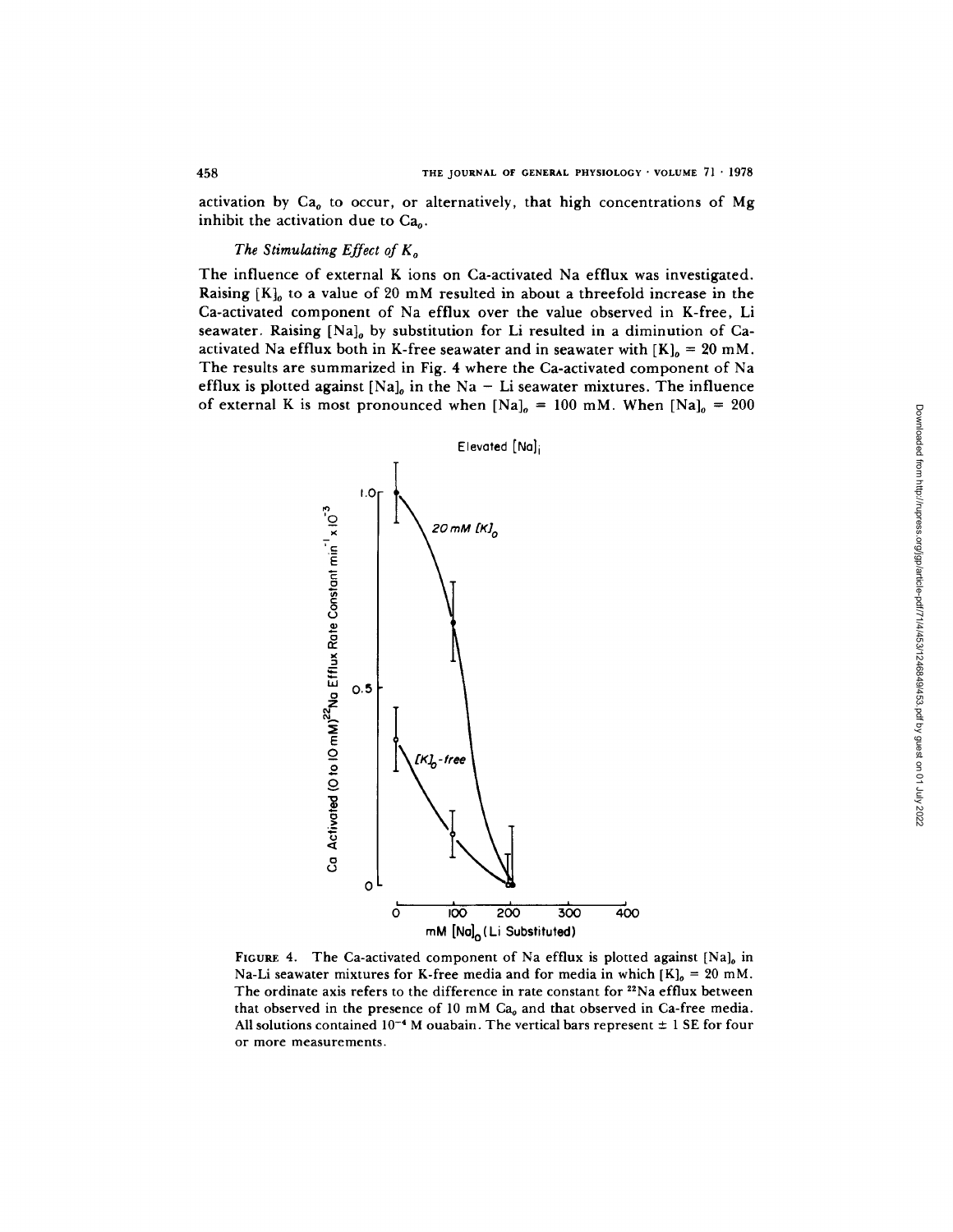$m$ M, no activation by  $Ca<sub>o</sub>$  occurs either in the presence or absence of K and when  $[Na]_0 = 0$ , the percentage reduction in Ca-activated Na efflux occurring upon removal of  $K_0$  is less than when  $[Na]_0 = 100$  mM. Measurements of Na efflux were also made at various other values of  $[K]_0$ . The results are shown in Fig. 5. The enhancing effect of  $K_a$  was not complete at 20 mM because a greater Ca-sensitive fraction was observed at  $[K]_0 = 50$  mM. Also, it should be observed that at a commonly employed K concentration,  $[K]_0 = 10$  mM, K is exerting a



FIGURE 5. The influence of  $[K]_0$  on Na efflux in Li seawater with and without Ca. All solutions contained  $10^{-4}$  M ouabain. All axons were subjected to experimental elevation of  $[Na]_t$ . The points with vertical bars represent average values  $\pm 1$  SE for more than four measurements.

detectable influence on activation by  $Ca<sub>a</sub>$  in Li seawater. The presence of 5 mM La ions completely inhibited the Ca-activated Na efflux occurring in 20 mM K, Li seawater, as illustrated in Fig. 6. The Na efflux was reduced to the value observed in Ca-free 20 mM K, Li seawater, indicating that all of the Ca-activated Na efflux under these conditions is blocked by La.

Similar experiments were performed in choline seawater. Addition of K to choline seawater gave rise to increases in the  $Ca<sub>p</sub>$ -activated Na efflux as in the case of Li seawater. In contrast with results in Li seawater, however, addition of Na to K-free choline seawater first increased the magnitude of the  $Ca<sub>o</sub>$ -sensitive Na efflux as  $[Na]_o$  was increased up to 100 mM. When  $[Na]_o$  was increased to values above 100 mM in choline/Na seawater mixtures, the  $Ca<sub>o</sub>$ -sensitive Na efflux diminished. The effects of  $K_0$  are thus similar in Li and choline seawaters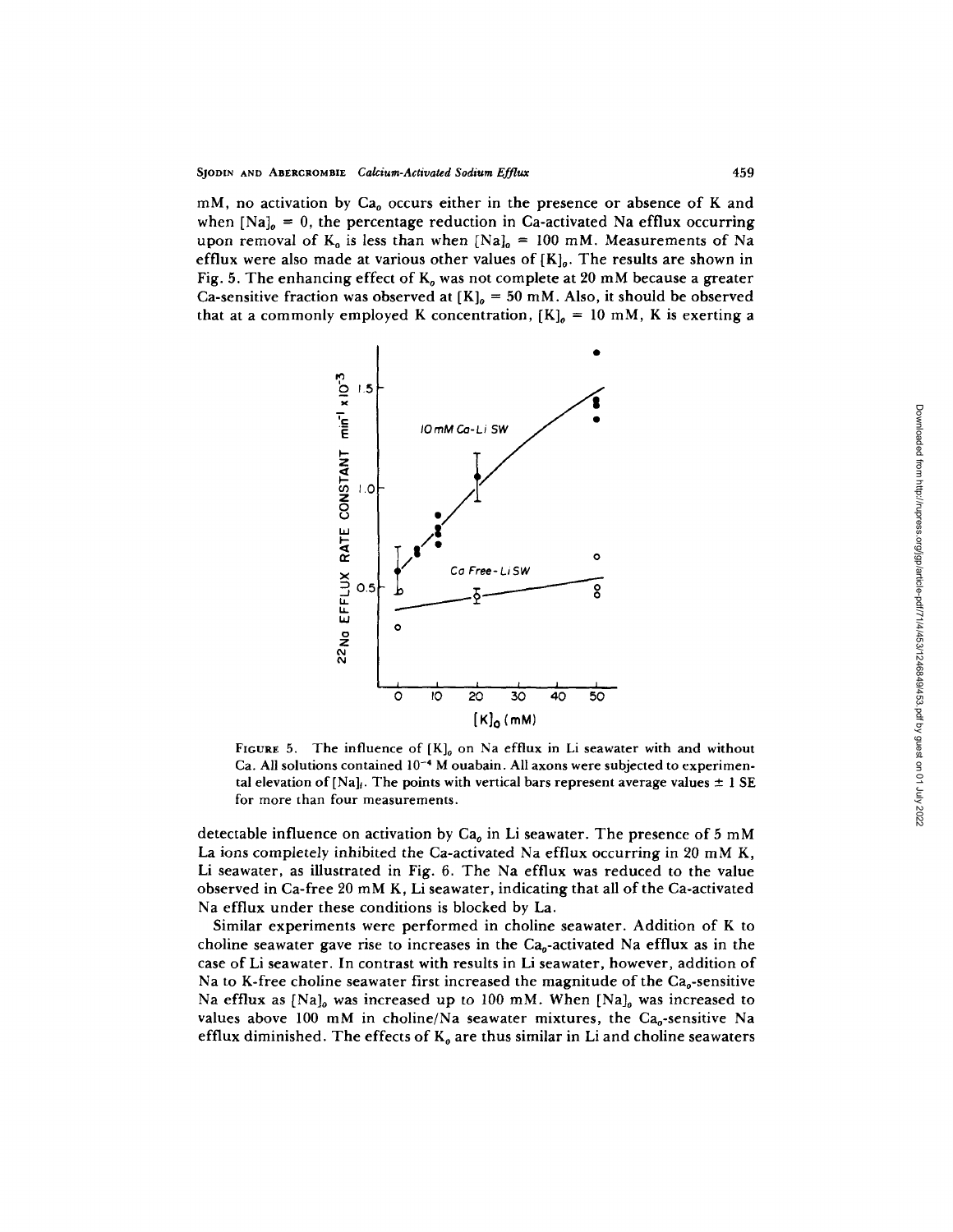whereas the effects of Na<sub>o</sub> differ in that values of  $[Na]_o \le 100$  mM enhance  $Ca<sub>o</sub>$ **activated Na efflux in choline seawater but are inhibitory in Li seawater.** 

*Separation of Effects of V<sub>m</sub> and [K]<sub>0</sub>* 

**An interesting question arose regarding the effect of 20 mM K on the Ca**activated Na efflux. The enhancing effect of K<sub>0</sub> could be due to a secondary



**FIGURE 6.** The inhibitory action of La ions on Ca-activated Na efflux ( $[Ca]_0 = 10$ **raM) in 20 mM K, Li seawater (ASW = artificial seawater). All solutions contained 10 -4 M ouabain.** 

**action via membrane depolarization. To check this point, some experiments were performed in which the membrane potential was varied independently of**   $[K]_0$  by passing electrical currents from a central wire attached to the potential **measuring capillary. A typical experimental protocol is illustrated in Fig. 7. First, Na efflux was measured in K-free, Li seawater with 10 mM Ca. Current was then passed to achieve a depolarization of the membrane about equivalent**  to that produced by  $[K]_o = 20$  mM. As is evident from the record, no change in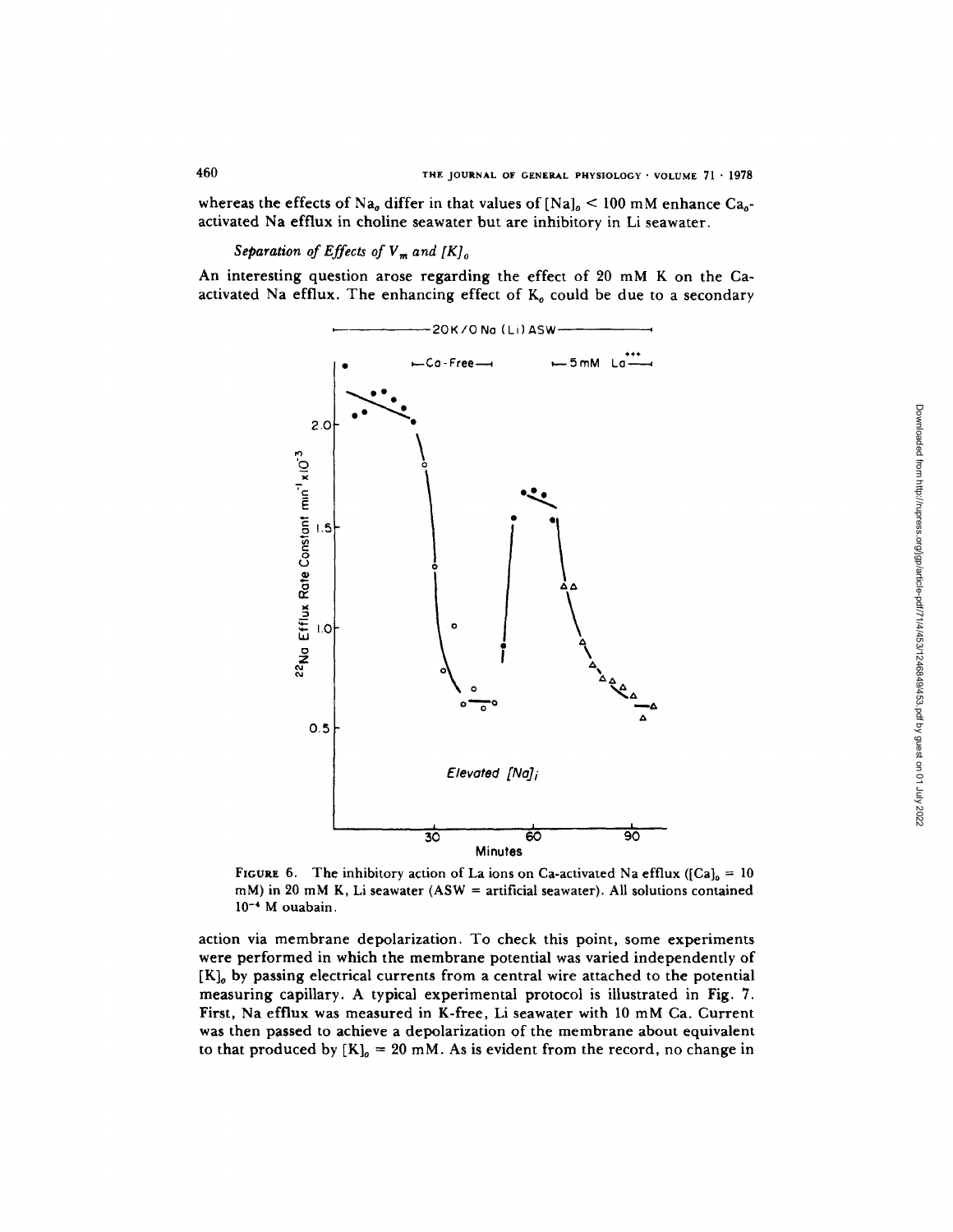Na efflux occurred. After returning to the initial membrane potential, the solution was changed to 20 mM  $[K]_0$ , Li seawater. The membrane depolarized by about the amount that occurred with current flow. Now, however, the depolarization was accompanied by a large increase in Na efflux. Furthermore, a hyperpolarization by current flow during the period of high Na efflux failed to lower the flux. Subsequent removal of  $Ca<sub>a</sub>$  promptly reduced Na efflux to the value measured before addition of K indicating that all of the increase in Na efflux brought about by  $K_0$  was dependent on external Ca. The conclusion from this experiment and others similar to it is that the stimulating action of  $K_0$  on



FIGURE 7. The effects of  $V_m$  compared with the effect of  $[K]_0$  on Ca-activated Na efflux in Li seawater (ASW). Numbers before constituents refer to mM concentrations. As before,  $[Na]$ , was elevated to around 100 mM by microinjection of  $Na<sub>2</sub>SO<sub>4</sub>$ before the experiment.

the Ca-activated component of Na efflux is a direct effect on membrane sites at which Ca ions activate Na efflux rather than an indirect effect via the membrane potential. The membrane potential per se, on the other hand, does not appear to have a regulatory effect on the Ca-activated component of Na efflux.

To answer a possible criticism that different conclusions might have been reached had ouabain not been present, similar experiments were performed in the absence of ouabain. The results are shown in Fig. 8. The main difference in the results is that, in the absence of ouabain, membrane depolarization via current flow now has a detectable effect on Na efflux. Depolarizing the membrane by an amount roughly equivalent to that produced by  $[K]_o = 10$  mM increased Na efflux in a K-free medium by about 10%. The increase is quite small, however, compared with the increase in Na efflux brought about by  $[K]_0$ = 10 mM and amounts to only 15% of the K-dependent increase. Furthermore,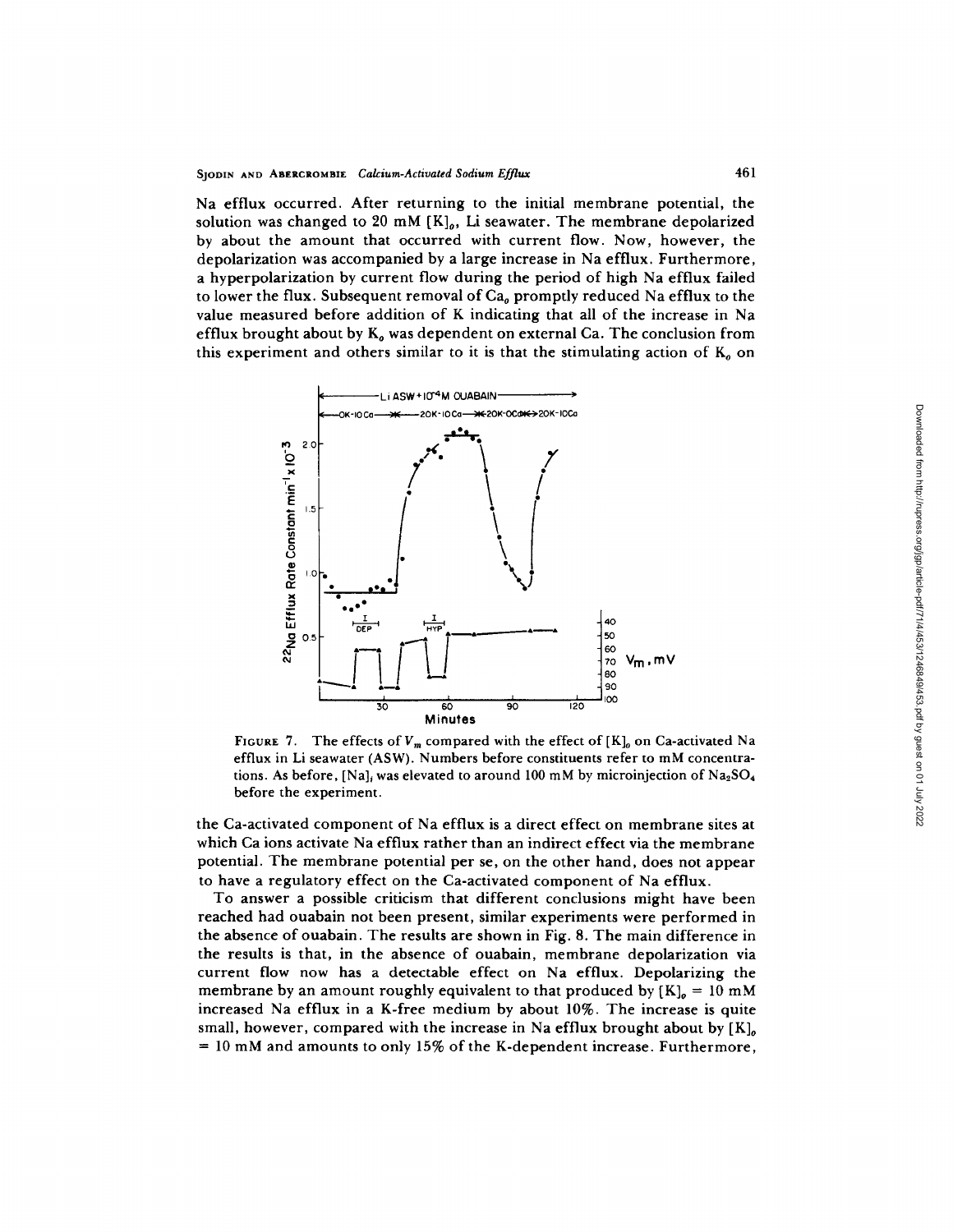the effect of  $V_m$  on Na efflux in the absence of ouabain has an adequate explanation that is independent of the action of  $Ca<sub>o</sub>$ . When a depolarizing current is passed, a net efflux of K ions occurs to carry the current. In a K-free medium with no external Na to inhibit activation of the Na pump by  $K_0$ , the outflowing K ions would be expected to have an activating effect on the Na pump in the absence of ouabain but not in the presence of ouabain. Also, the presence of adequate external K should remove or reduce the effect. The results in Fig. 8 show that this prediction is borne out experimentally.

## *Dependence of Ca Influx on [Na]o*

Ca influx was first measured on fresh, normal *Myxicola* giant axons (see Methods). Axons were then microinjected with  $Na<sub>2</sub>SO<sub>4</sub>$  to achieve elevated



FIGURE 8. The effect of  $V_m$  on Na efflux in Li seawater (ASW) in the absence of ouabain.

 $[Na]_{i}$ , and Ca influx was measured in different external media. From a knowledge of axon diameter, length of injection path, injection volume, and concentration of the  $Na<sub>2</sub>SO<sub>4</sub>$  injected, the change in [Na]<sub>i</sub> could be calculated for each axon. The normal  $[Na]$  for fresh axons was taken to be 20 mM, the average between previous results obtained by flame analysis in our laboratory and those reported by Gilbert (1975). The results are summarized in Table II. In Na seawater, a fivefold elevation of  $[Na]$  produced no significant change in Ca influx. Elevation of  $[Na]_i$  and replacement of external Na by Li, however, produced a 3.5-fold increase in Ca influx. The value of Ca influx measured in 20 mM K, Li seawater did not differ significantly from that measured in 0 K, Li seawater. The presence of 5 mM La inhibited Ca influx in Li seawater to values below those measured in Na seawater. The results clearly reveal a component of Ca influx that is sensitive to [Na]. This component of Ca influx is activated by the same conditions that favor a  $Ca_{0}$ -dependent Na efflux and inhibited by the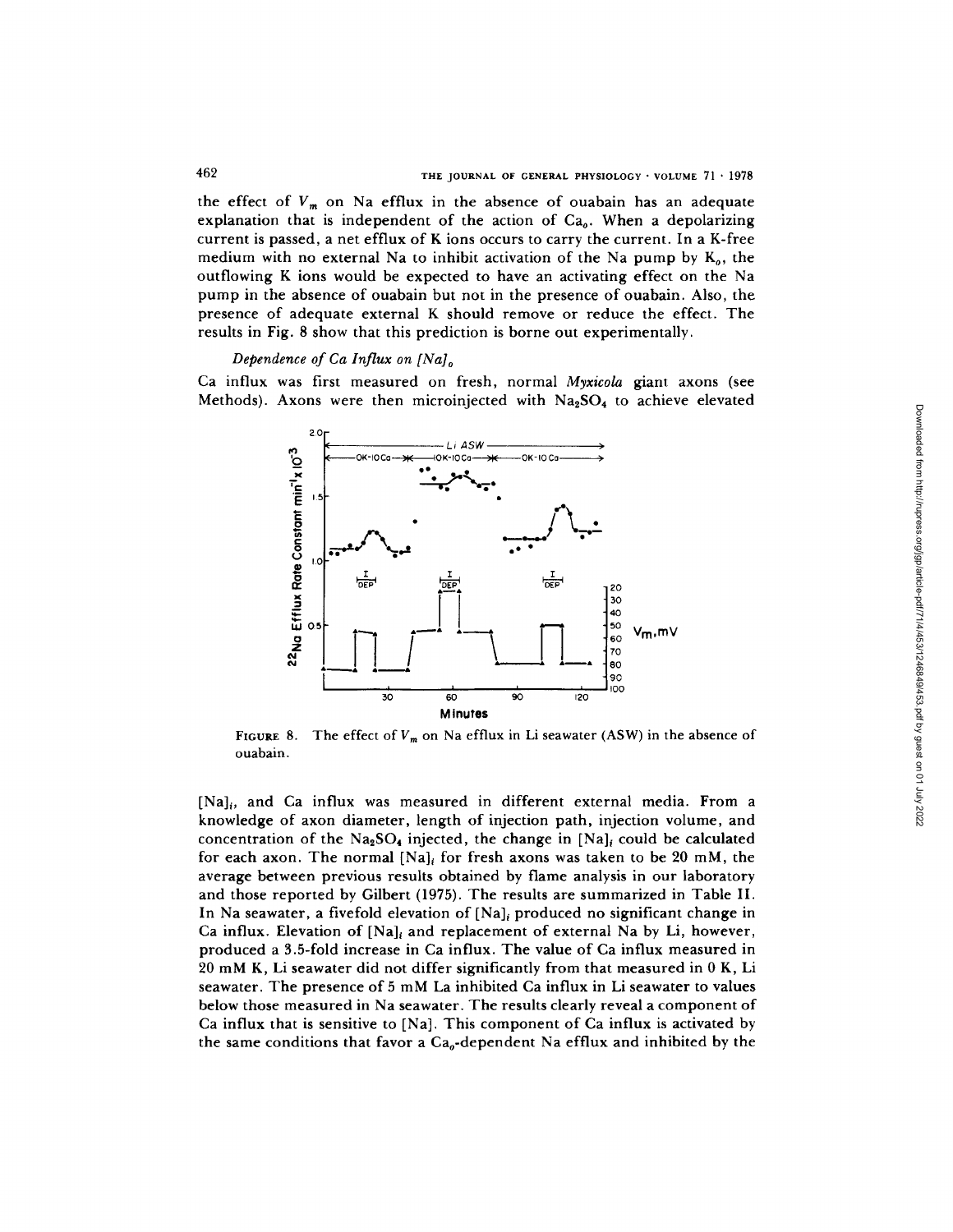same conditions that inhibit  $Ca_{0}$ -dependent Na efflux, namely high  $[Na]_{0}$  or La.

From a knowledge of the measured rate constants for Na efflux, the axon diameters, and the values of  $[Na]_t$ , Na efflux can be calculated in units of pmol/  $cm<sup>2</sup>$  s. The Ca-dependent Na efflux can be determined by subtracting efflux in the absence of  $Ca<sub>o</sub>$  from efflux in the presence of  $Ca<sub>o</sub>$ . The average values obtained for two conditions, K-free and  $[K]_0 = 20$  mM, are presented in Table III. The flux values reported in Tables II and III can then be used to arrive at estimates of the stoichiometry of the Na:Ca interchanges (see Discussion).

TABLE II Ca INFLUX FROM 10 mM Ca, SOLUTIONS

| Observations* | $[Na]$ $\pm$ SE | $Ca$ influx $\pm$ SE |  |  |
|---------------|-----------------|----------------------|--|--|
| n             | mM/kg           | $pmol/cm2$ s         |  |  |
| 3             | $20 \pm 5$      | $1.28 \pm 0.43$      |  |  |
|               | $97 + 17$       | $1.57 \pm 0.37$      |  |  |
| 3             | $111 \pm 12$    | $5.47 \pm 1.52$      |  |  |
|               | $90 + 5$        | $6.71 \pm 1.44$      |  |  |
| 5             | $128 \pm 12$    | $0.90 \pm 0.19$      |  |  |
|               |                 |                      |  |  |

\* Number of experimental observations (Ca influx determinations) on separate axons.

| TABLE III |  |                                                                |  |  |  |  |  |  |  |
|-----------|--|----------------------------------------------------------------|--|--|--|--|--|--|--|
|           |  | 10 mM Ca <sub>c</sub> -DEPENDENT Na EFFLUX IN Na-FREE (Li) ASW |  |  |  |  |  |  |  |

| {K],              | Observations | Rate constant                      | Diam         | Approx. Na,  | $Efflux \pm SE$ |  |  |  |  |
|-------------------|--------------|------------------------------------|--------------|--------------|-----------------|--|--|--|--|
| $m_{\mathcal{M}}$ | n            | $\times 10^{-2}$ min <sup>-1</sup> | μ            | m/M/kg       | $pmol/cm2$ s    |  |  |  |  |
|                   | 6            | $0.37 \pm 0.08$                    | $642 \pm 24$ | $114 + 7$    | $11 \pm 2.8$    |  |  |  |  |
| 20                |              | $1.0 \pm 0.08$                     | $675 \pm 32$ | $104 \pm 10$ | $29 \pm 4.4$    |  |  |  |  |

## DISCUSSION

The results show that elevation of  $[Na]_i$  in *Myxicola* giant axons gives rise to a component of Na efflux that is activated by  $Ca<sub>o</sub>$  in a manner that depends strongly on the cation composition of the external medium. The  $Ca<sub>0</sub>$ -activated Na efflux is large in Li seawater at normal values of  $[Ca]_o$  and is accompanied by an increased influx of Ca that is revealed experimentally in axons with elevated [Na], when external Na ions are replaced by Li ions. The results are so similar to those observed in squid giant axons that it seems safe to conclude that the same general mechanism for linked Na:Ca transport is present in *Myxicola* giant as is present in squid axons (Baker et al., 1969). The *Myxicola* giant axon is thus a suitable preparation in which to study Na:Ca exchanges. The ratio of the average  $Ca_{o}$ -dependent Na efflux to the average Na $_{o}$ -sensitive Ca influx in *Myxicola* giant axons is  $2.8 \pm 40\%$  from the present data in K-free solutions. The range for this ratio observed in squid giant axons was 3-5 (Baker et al., 1969).

The effects of external cations on the glycoside-insensitive Na efflux in squid giant axons has been investigated (Baker et al., 1969; Beaug6 and Mullins, 1976). The cations K and Li had mainly an activating effect on glycoside-treated axons as did Na at concentrations below 200 mM. At higher concentrations, Na was inhibitory. Choline had no activating effect above the value of efflux observed in Na seawater. In Mg seawater, however, Na efflux was below that observed in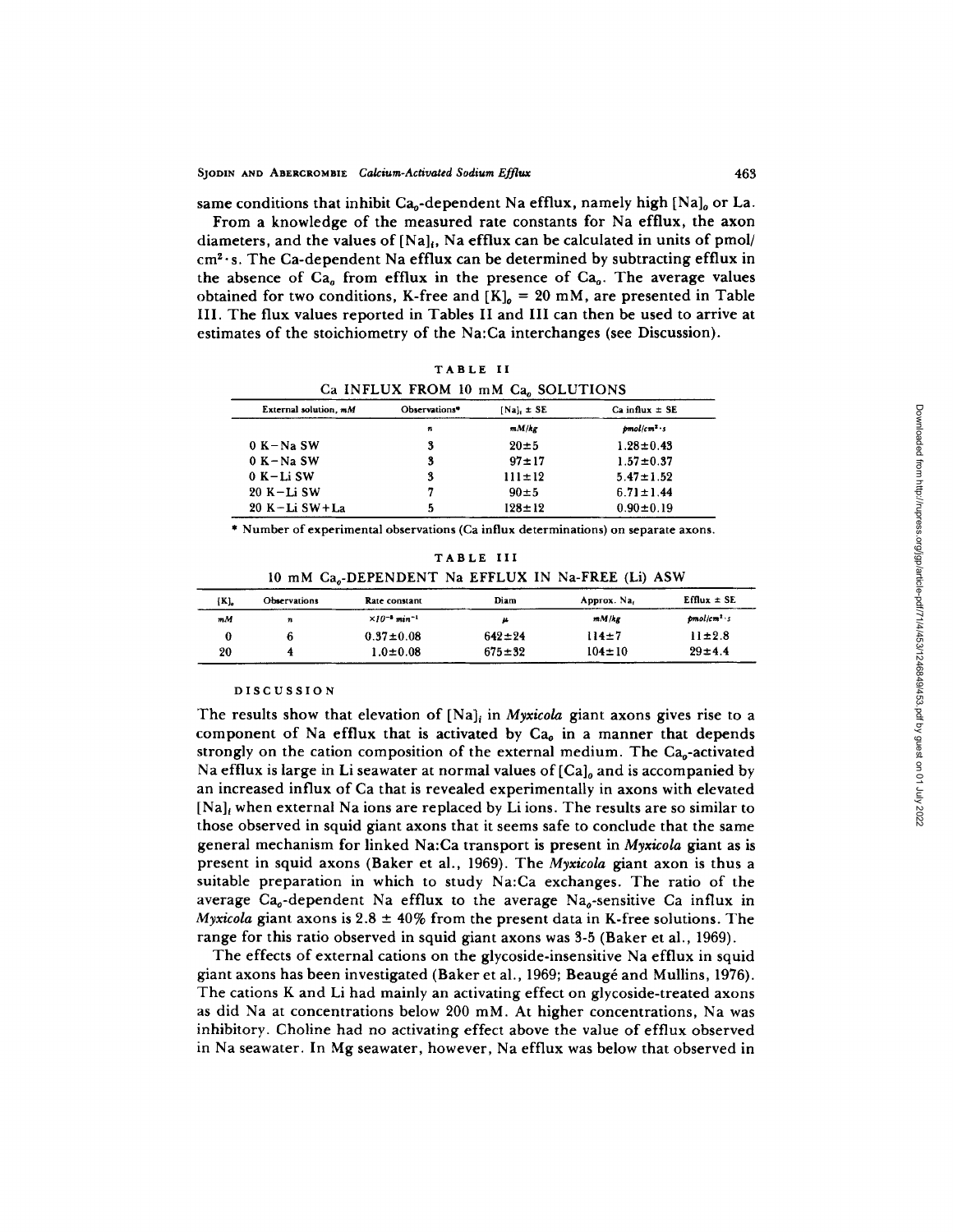either choline or Na seawater. In addition, little or no Ca sensitivity of Na efflux was observed in Mg seawater (Beaugé and Mullins, 1976). Their work shows that one must exercise caution in ascribing effects of external cations in glycoside-treated axons to the Ca-sensitive component of Na efflux, as the cations can induce an increment in Na efflux apart from the action of Ca. The previous results with K ions in squid giant axons especially suffers from this difficulty; it is not clear how much activation is an enhancement of activation by Ca and how much activation is simply a K-induced Na efflux. Also, the role of membrane depolarization at elevated values of  $[K]_o$  is unknown in the previous work. In the present work, care has been taken to delineate the  $Ca_{0}$ -sensitive component of Na efflux and to determine the possible role of the membrane potential.

The main conclusions about the effects of external cations on the  $Ca<sub>o</sub>$ -sensitive Na efflux in *Myxicola* giant axons are that the external monovalent cations tested vary in their ability to support activation by Ca and that the only divalent cation used as a Na replacement, Mg, failed to support any detectable activation by Ca. The action of  $Na<sub>a</sub>$  is interesting because some evidence for a dual effect on activation by  $Ca<sub>o</sub>$  is present. When  $[Ca]<sub>o</sub>$  is raised to 40 mM, external Na clearly supports activation by  $Ca<sub>o</sub>$  (Fig. 2). When Na is added to Li seawater, however, only decreases in the  $Ca_{0}$ -activated Na efflux occurred. This could be partially due to the reduction in [Li] that occurs in Na-Li seawater mixtures. It is unlikely that this is the sole explanation, however, as in K-free media the  $Ca<sub>o</sub>$ -activated Na efflux was reduced by two-thirds when  $[Na]_o = 100$  mM and  $[Li]_o$  was still as high as 330 mM. When  $Na<sub>a</sub>$  was increased in experiments such as those shown in Fig. 4 using choline instead of Li as the substitute cation, more complex kinetics were observed. At low concentrations, Na<sub>o</sub> increased the Ca<sub>o</sub>-activated Na efflux whereas at higher concentrations an inhibition occurred in agreement with results reported for squid giant axons (Baker et al., 1969). However, the Ca<sub>n</sub>-activated Na effluxes observed in *Myxicola* axons using choline/Na or choline/Na  $+$  K seawater mixtures were not as reproducible as those in Li seawater mixtures.

The rather large enhancing effect of  $K_0$  on activation of Na efflux by Ca is clearly in addition to any enhancement due to Li alone. Also, the enhancing effect of  $K_0$  is independent of its action in depolarizing the membrane. The influence of  $K<sub>0</sub>$  is interesting because Ca-activated Na efflux was increased with little or no effect on  $Na<sub>t</sub>$ -dependent Ca influx. Taken at face value, this would indicate that elevating [K]<sub>0</sub> alters the stoichiometric ratio of Na to Ca in *Myxicola* giant axons. Calculations indicate that the ratio is increased to a value of 5.6  $\pm$ 33% in Li seawater with 20 mM K. Some caution is, however, warranted in this interpretation because of the magnitude of the inherent errors involved and because the axons used for Na efflux and Ca uptake in the two conditions (i.e., 0 mM K [Li] and 20 mM K [Li]) had slightly different concentrations of Na<sub>i</sub> (Tables II and III), and Ca fluxes are known to depend strongly on  $Na<sub>i</sub>$ .

Though a completely satisfactory explanation for these results and the previously discussed results on squid axons does not yet exist, it seems clear that Ca ions act at external membrane sites to activate a portion of Na efflux and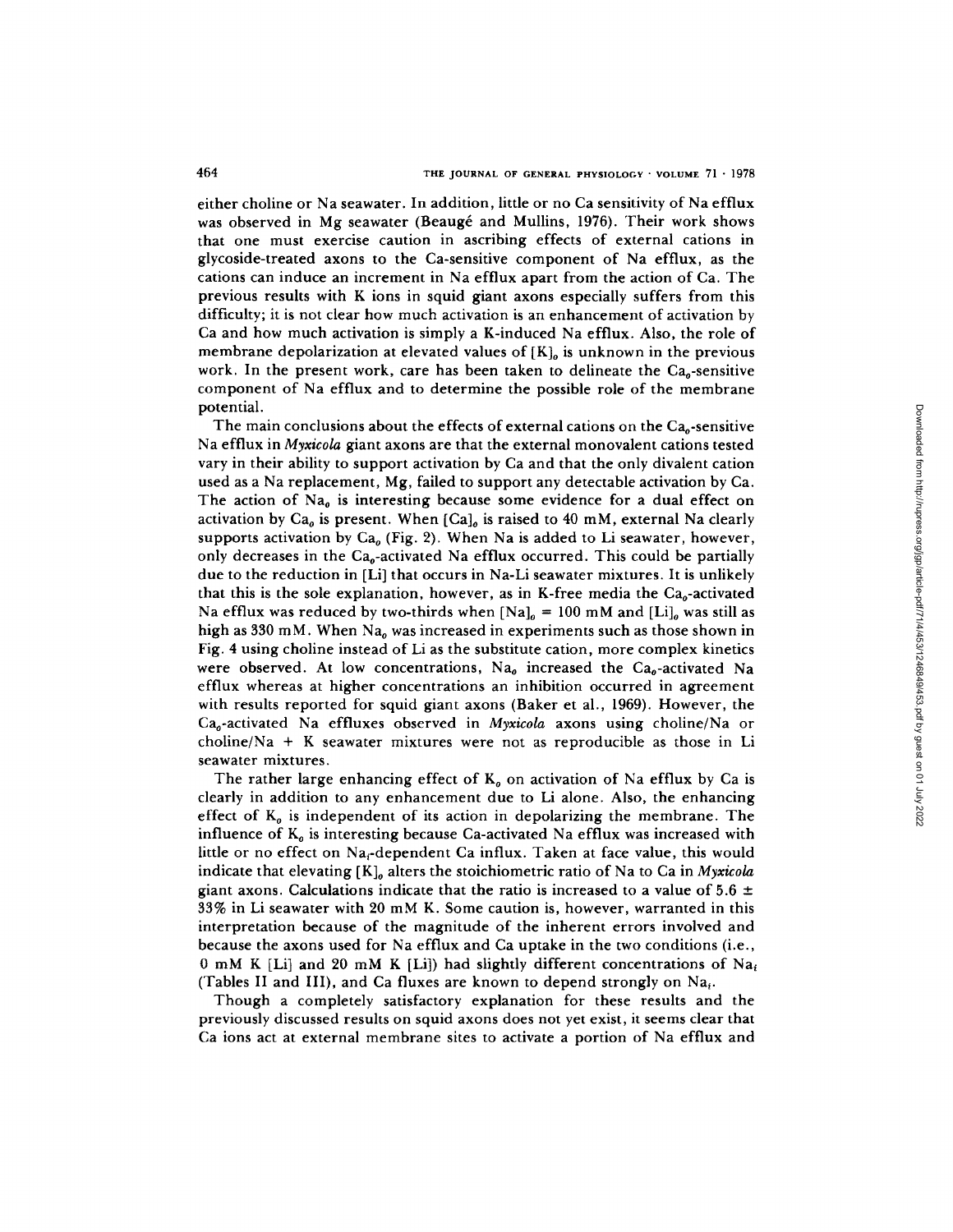that the ability of Ca ions to activate at these sites depends strongly on external cations. Either the cations affect the affinity for Ca, they control the proportion of the sites that are in a suitable conformation to react with Ca, or they themselves exert a catalytic effect on the translocation step in the presence of  $Ca<sub>a</sub>$ . A theory for similar results in squid giant axons has been proposed (Baker et al., 1969). Two externally directed kinds of carrier sites are postulated, one that can bind either Ca or two monovalent cations and another that binds only monovalent cations. When the sites that bind either Ca or two monovalent cations are occupied by Ca and the monovalent cation sites are occupied, transport is activated. Inhibitory effects according to this model are ascribed to displacement of Ca from the Ca site by some monovalent cations. None of the present results are inconsistent with this view and most of them could be explained on the basis that the Ca site has a relatively low affinity for Li and choline and a much higher affinity for Na. The action of K ions is less clear according to this model inasmuch as addition of a relatively small concentration of K (20 mM) to a much larger concentration of Li gave about a threefold enhancement of the  $Ca<sub>o</sub>$ -activated Na efflux. It is possible that the monovalent site is not saturated even when  $[Li]_o = 430$  mM and that these sites have a considerably higher affinity for K. It is also possible that the model is incomplete, at least in *Myxicola* giant axons, and that a third carrier site is present that binds K with high affinity to modulate either the affinities of the other sites for ions or the velocity of turnover of the carrier. Further investigation would be required to address these points. Because of the fact that monovalent cations have the potential to both catalyze transport by the carrier and displace Ca from the carrier, it is not possible to assign very precise affinities or rank orders of effectiveness in the absence of much more kinetic data. The most reasonable model-independent statement that can be made is that at a total external monovalent cation concentration of 430 mM, the order of effectiveness in supporting carrier activation by Ca in *Myxicola* giant axons is  $K + Li > Li$ choline > Na.

The lack of an effect of membrane potential alone on Ca-activated Na efflux in *Myxicola* giant axons deserves some comment. It is widely accepted that the Ca-activated Na efflux is a part of a more general mechanism for transporting Ca and Na ions in either direction across excitable cell membranes (Reuter and Seitz, 1968; Baker et al., 1969; Blaustein and Hodgkin, 1969; Brinley et al., 1975; Blaustein and Russell, 1975; Mullins and Brinley, 1975). At low values of  $[Na]_{i}$ , the Na:Ca exchange system operates to move Ca out of the cell via the large inward gradient for Na. Mullins and Brinley (1975) found Ca efflux in squid giant axons to have the sort of dependence on  $V_m$  that would be expected if changes in  $V_m$  acted by altering the electrochemical gradient for Na. For this reason, one might have expected  $V_m$  to influence the Ca-activated Na efflux as well, assuming that it is due to essentially the same system operating in a reversed direction. An explanation for the lack of effect of  $V_m$  in the present study might be that  $[Ca]$ <sub>t</sub> was higher than in the experiments on squid axons in which Na<sub>o</sub>-dependent Ca efflux was found to be a function of  $V_m$ . In squid axons, sensitivity of Ca efflux to  $V_m$  was greatly reduced when  $[Ca]_i$  was